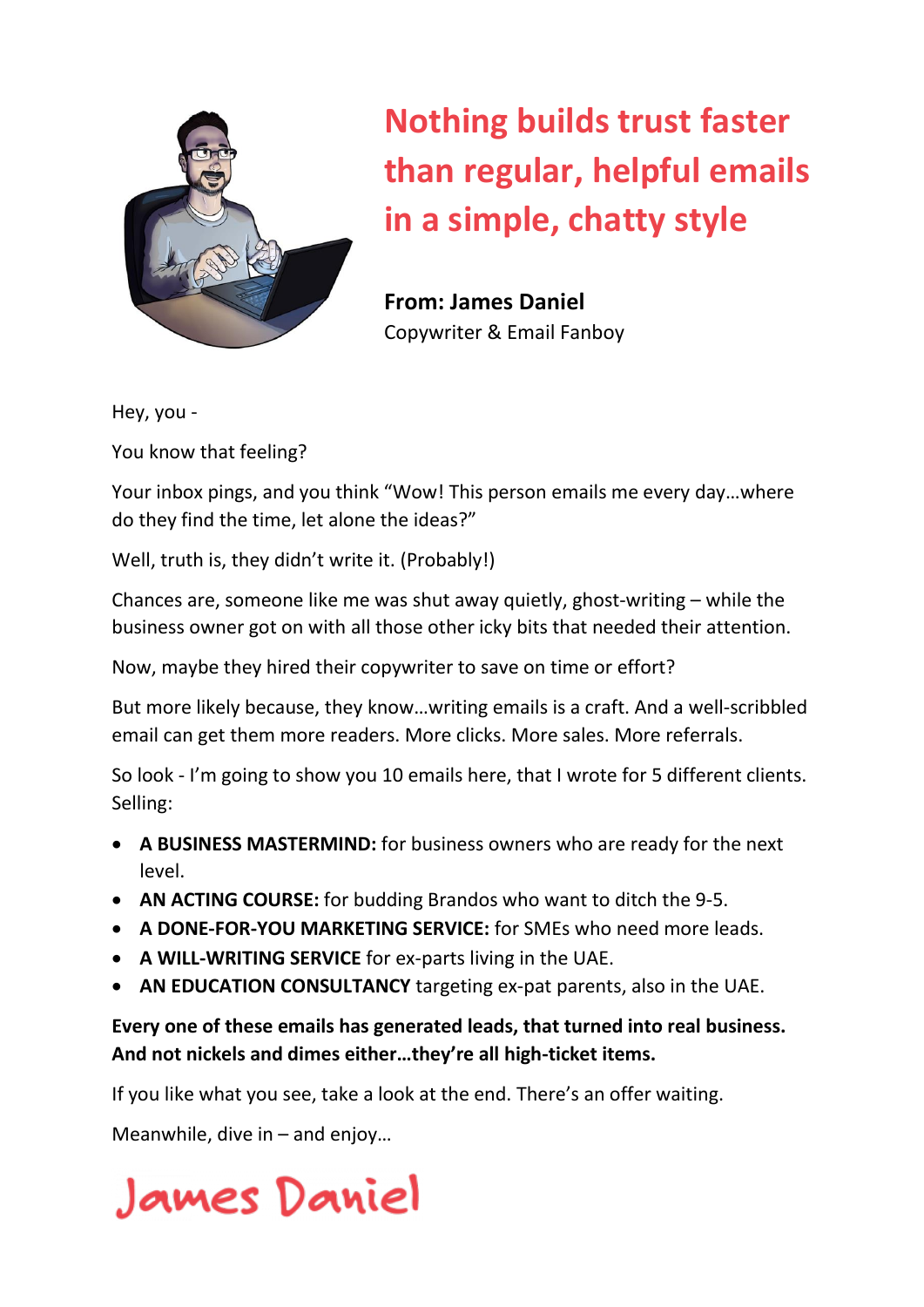### **SAMPLE 1: BUSINESS MASTERMIND**

#### AUDIENCE: successful business owners ready for the next level

#### **SUBJECT: Bill Gates does it. How about you?**

Hi [First Name]

\$76 billion!

Seventy. Six. Billion.

That's what Bill Gates is worth today, according to Forbes Rich List. And with all that in the bank, reports say *he still belongs to a mastermind group*.

Just think about that for a moment..

The richest man on the planet still makes time to get round a table with a few well-chosen allies.

He still values the chance to share half-formed ideas and turn them into profits.

#### **He still knows that, despite all his wealth,** *he doesn't have all the answers.*

Sure, masterminding isn't the only reason for BG's success. But you can bet it's played a massive part in it over the years.

#### *Now, how about you?*

I don't know if you've set your sights on a billion dollars or not. But whatever your financial goals, please trust me on this - there's no substitute for being part of a well-formed mastermind group.

As you know, I have a group of my own with 100 hand-picked members. And this month, I'm releasing 12 new places:

#### [URL]

The Mastermind really is something. I've been privileged to see it grow, and see how members are helping each other. Every time we meet in London, someone will arrive with the weight of the world on their shoulders - then 2 days later, they'll go home with a fully-formed solution.

What's more, there's a huge amount of business being done. Joint ventures, supplier deals...all forged at our events (or in-between, thanks to our private Facebook page).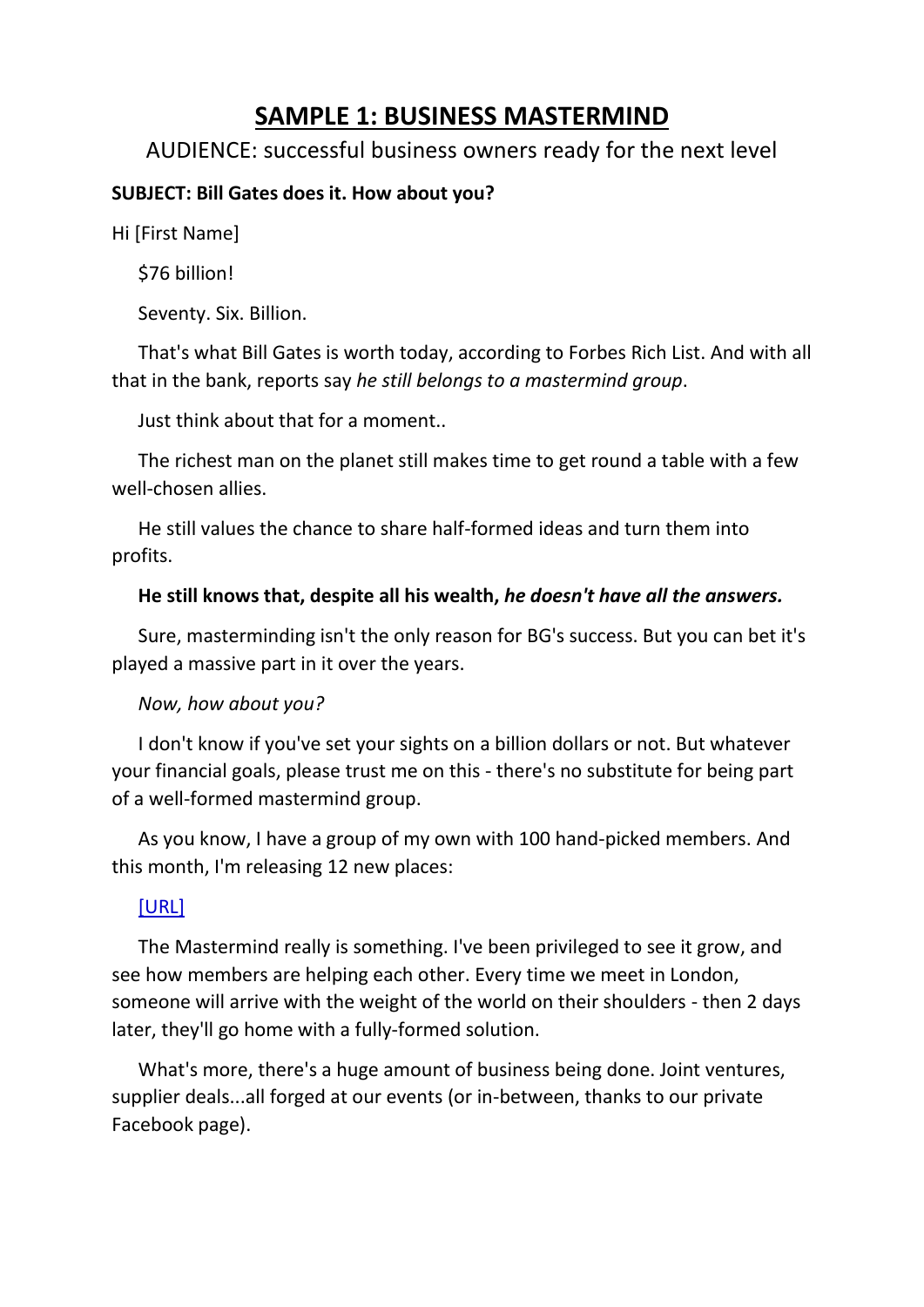There's a whole lot more to tell you. So I've put together a short video to give you all the details. Then, if you can see yourself as part of this elite group, I'll invite you to apply.

Watch the video here.

I'm not going to promise you a Bill Gates lifestyle! The hard work is still up to you.

*And believe me, it will be hard work.*

If you get that, you should apply...

To your success

[Client Name]

P.S. The truth is, no-one knows everything. That's why we should surround ourselves with clever like-minded people. Then we can all work together and fill in the gaps.

Let me show you how:

[URL]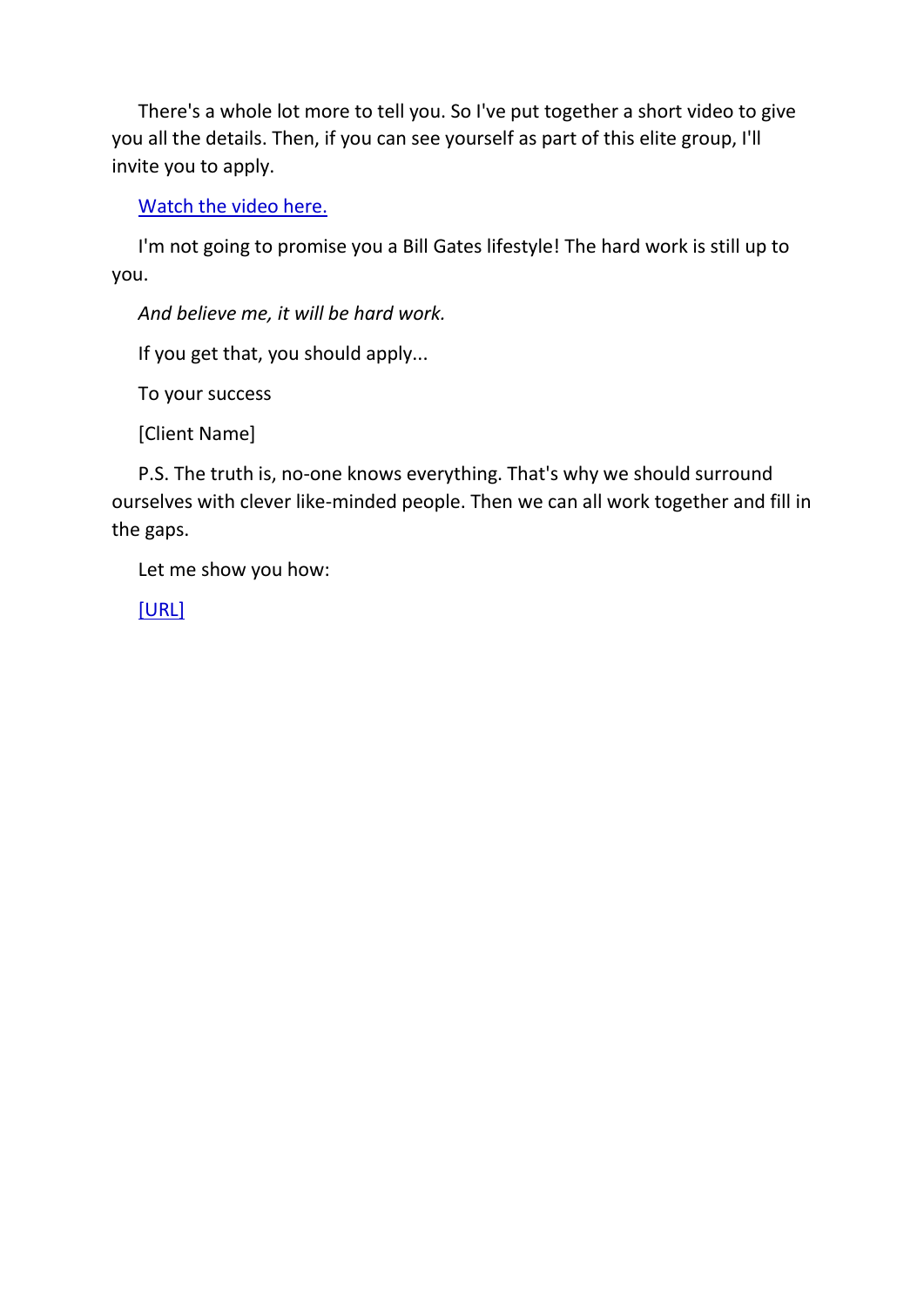### **SAMPLE 2: BUSINESS MASTERMIND**

#### AUDIENCE: successful business owners ready for the next level

#### **SUBJECT: [First Name], can you take the heat?**

Hi [First Name]

I want to interrogate you!

Or let me put that another way: I want to put you, and your business, in the Hotseat.

I want to quiz you about all your deepest, darkest problems and give you some jaw-dropping answers - with the help of 99 hand-picked entrepreneurs.

My Private Mastermind Group.

Let me explain. The Hotseat is one part of the meetings we hold 3 times a year in London. It's a unique chance to give your business the ultimate stress test, then walk away with a ready-made plan of attack.

It's powerful stuff.

Of course, it's not for everyone. It's an open, honest forum, and sometimes honesty can be brutal.

#### *But it can also be a rapid route to massive profits.*

You see, The Mastermind is filled with people from every field. We've got more than our share of CEOs and millionaire entrepreneurs, working side by side with start-ups and one person enterprises.

And between us all, we've seen off virtually every business challenge.

Not just marketing. I'm talking sales, recruitment, time management, operations, team building, HR...we've seen it all, and our collective wisdom is nothing short of incredible.

Hence our results. I've seen members leave the Hotseat, then come back a few months later telling us their profits have soared by 250% or more.

#### **That's the level we're working at - and that's what I want for you this year.**

So here's the deal:

Over the next 7 days, I'm releasing 12 new places in The Mastermind. As a member, you'll have access to the very latest ideas and proven strategies, through our exclusive meetings, online seminars and coaching calls. Plus, you'll be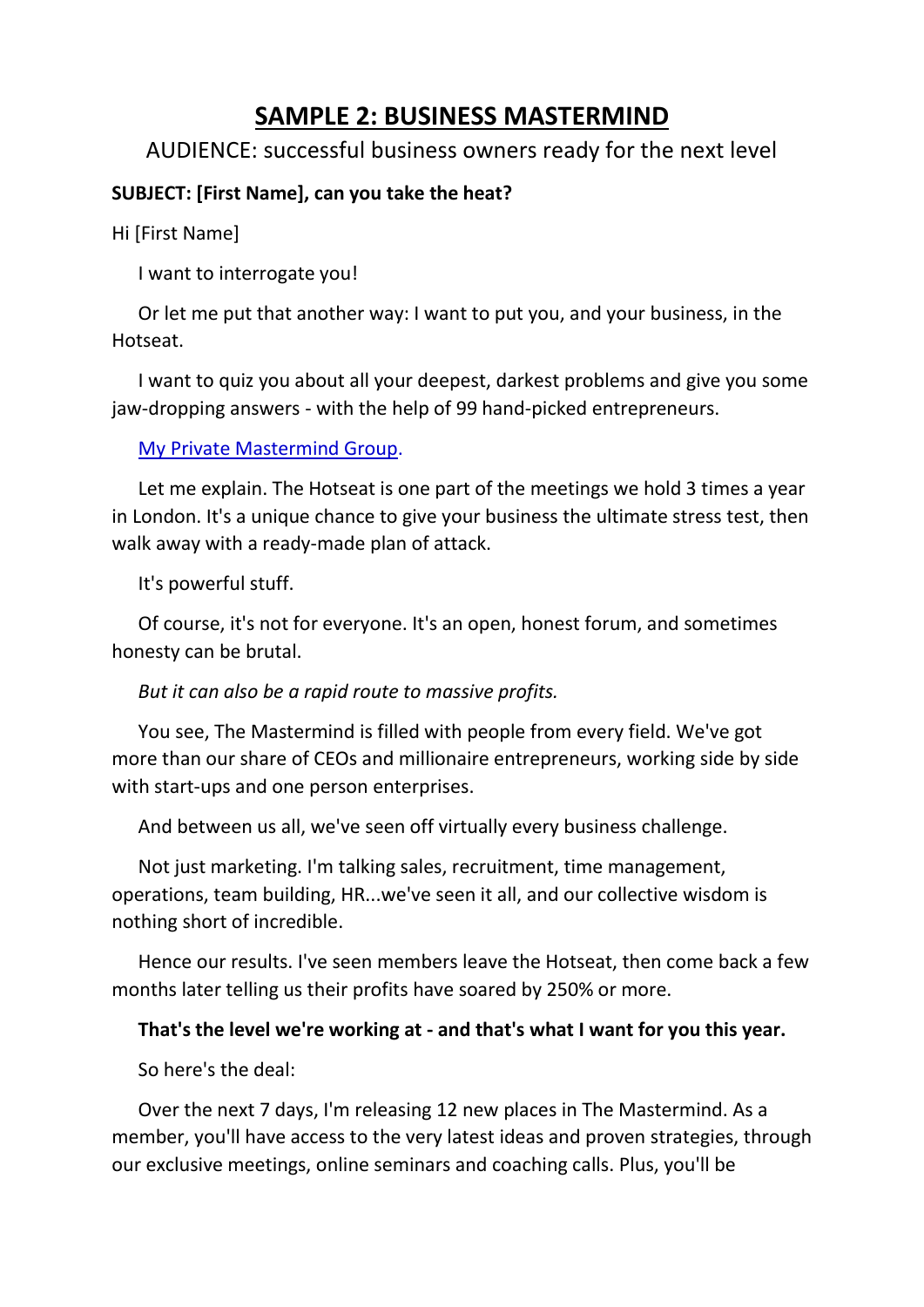connected to the smartest entrepreneurs around, with a chance to forge joint ventures, do business and share ideas.

Let me stress, I'm only looking for people who are genuinely committed to learning, taking action and sharing knowledge with other members.

If that's you - **and you're ready for a huge transformation in the next 6 months** - then I'd urge you to find out more today. When the places are gone, they're gone.

Here's everything you need to know.

To your success

[Client Name]

P.S. No-one is forced to take the Hotseat! But the same "tough love" approach runs all the way through The Mastermind. So I'll support you all the way and hold you to account.

If you're ready and willing, click here now:

[URL]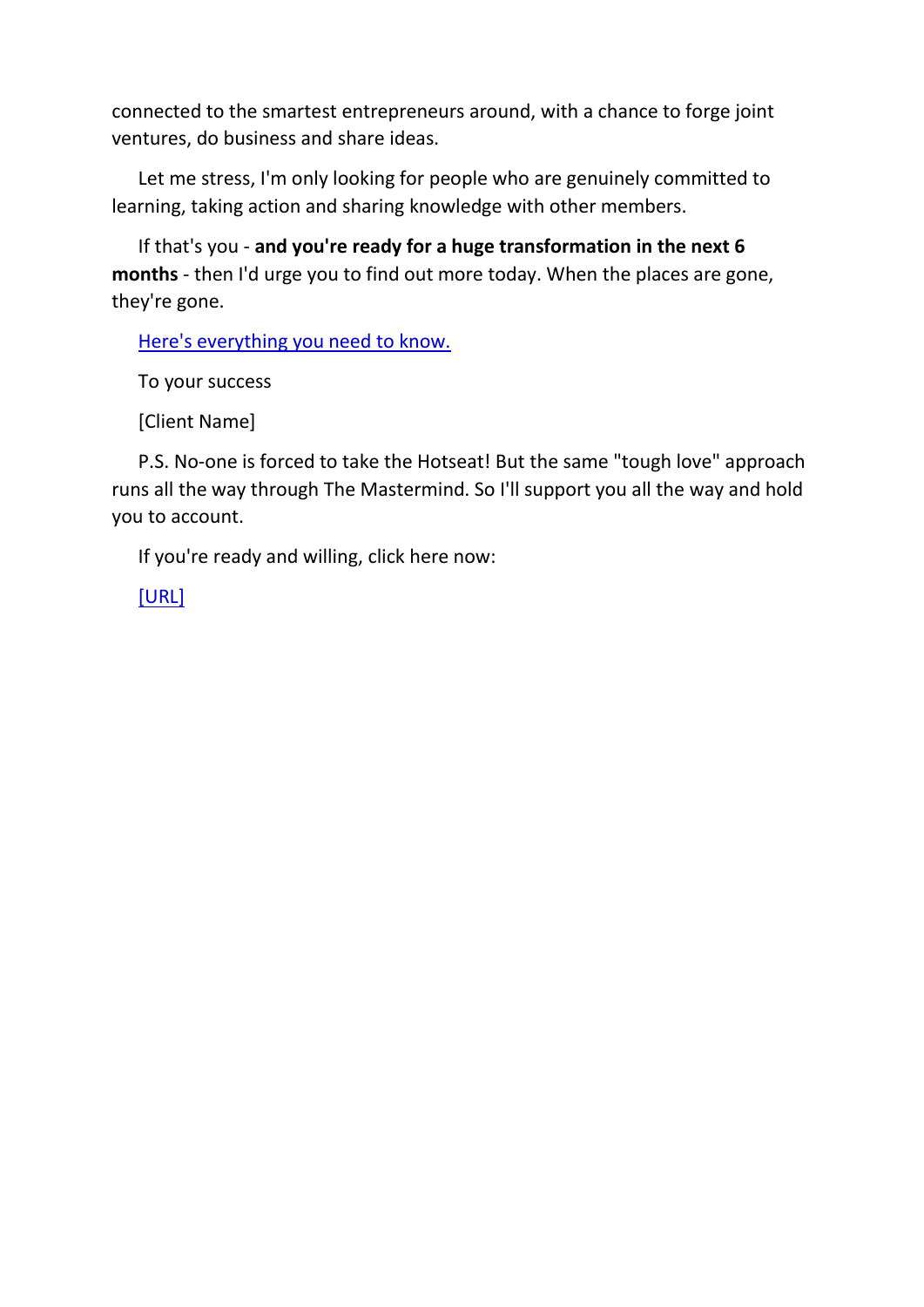### **SAMPLE 3: BUSINESS MASTERMIND**

#### AUDIENCE: successful business owners ready for the next level

#### **SUBJECT: How far will you go?**

Hi [First Name]

About 2 years ago, 2 people on opposite sides of the world received an email from me.

They both opened it.

And they both read my invitation to apply for a space in the private mastermind group I was setting up.

The group, they discovered, would meet 3 times every year in London, with monthly coaching calls and online seminars in between. It was a unique chance to get me closely involved in their business - for just a fraction of the £60k annual fee I used to charge for consulting.

They read on. They'd be getting to grips with the very latest developments in the world of marketing, including Facebook Advertising, Google PPC, Remarketing, Banner Advertising...all in much more depth than I've covered in any live event.

They'd even get to see inside my personal campaigns.

Plus, they'd be learning from an elite group of like-minded entrepreneurs, sharing ideas and solutions - even doing business.

They both clicked a link, like this one here, to get more information:

#### [URL]

#### **And here's the remarkable thing...**

One of them, who lived less than an hour from Central London, chose not to apply. The other, who lived in Hong Kong, went ahead.

This is true.

Have you ever wondered why some people succeed when others struggle, or even fail? Well, there's no single trait that sets the 2 breeds apart - but every high achiever I've met in my life has been willing to seek out the knowledge they need, no matter how much effort they have to put in.

A case in point: when I started out, I clocked up some serious air miles to get to seminars in the States and meet the people I needed to meet. In fact, I still do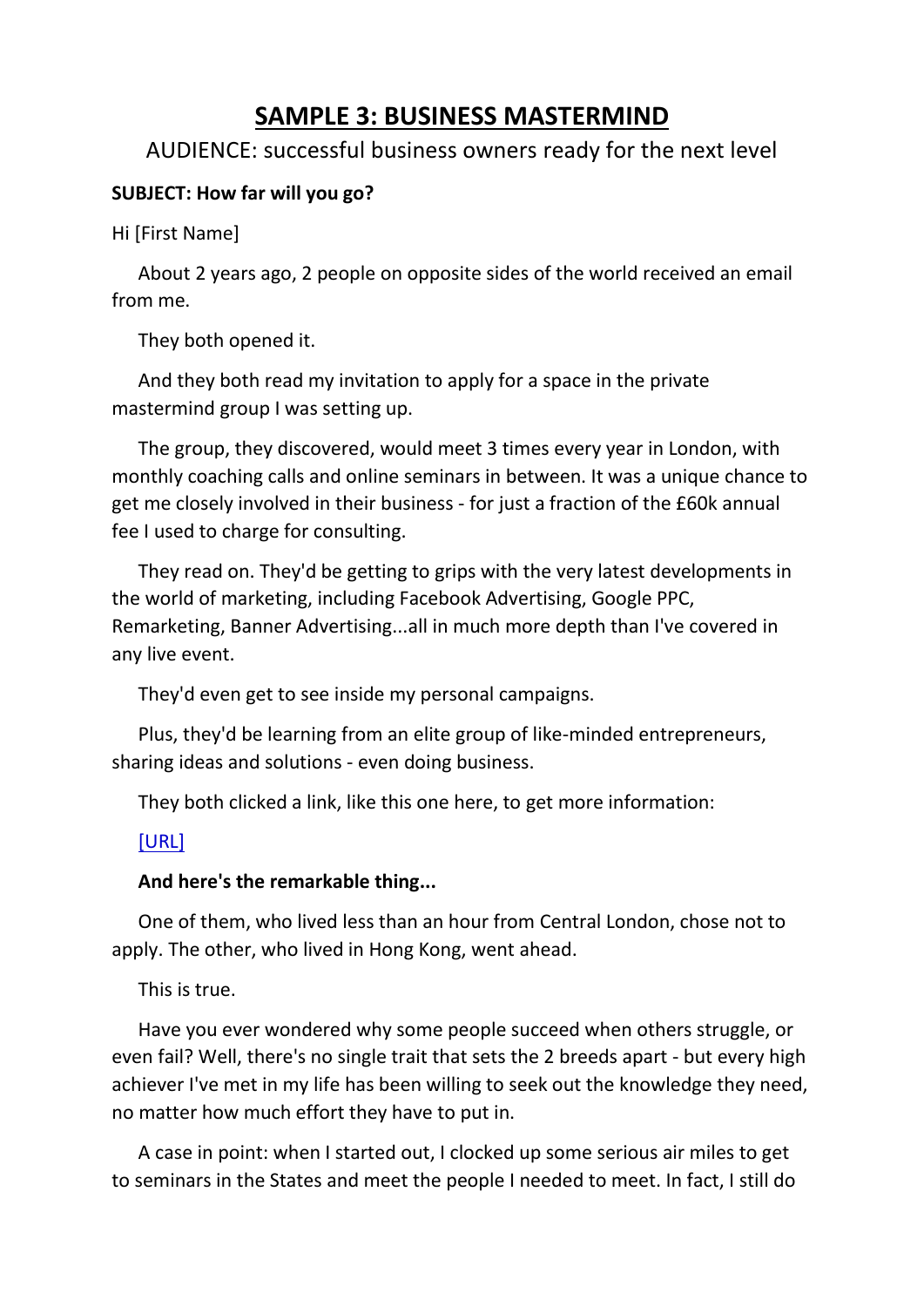it today, for a few choice events. Because no-one is going to knock on my door and hand me valuable information.

So, how about you?

How far are you willing to go?

If you're the dogged type I'm looking for, I'm inviting you to apply for a space in The Mastermind now. But you'll have to move quickly. We only have 12 spaces, and they'll all be gone by 5pm GMT this Friday.

There's a video here that tells you all about it.

It's not too late to make 2014 a year to celebrate. Check this out now - and I might be seeing you in London next month.

To your success

[Client Name]

P.S. Going out on a limb, I'm guessing you won't have to make the 12k mile round trip from Hong Kong to London and back. But even if you are based on the other side of the world, I know you'll make the journey - *if you've got the mindset to be a mastermind member*.

[URL]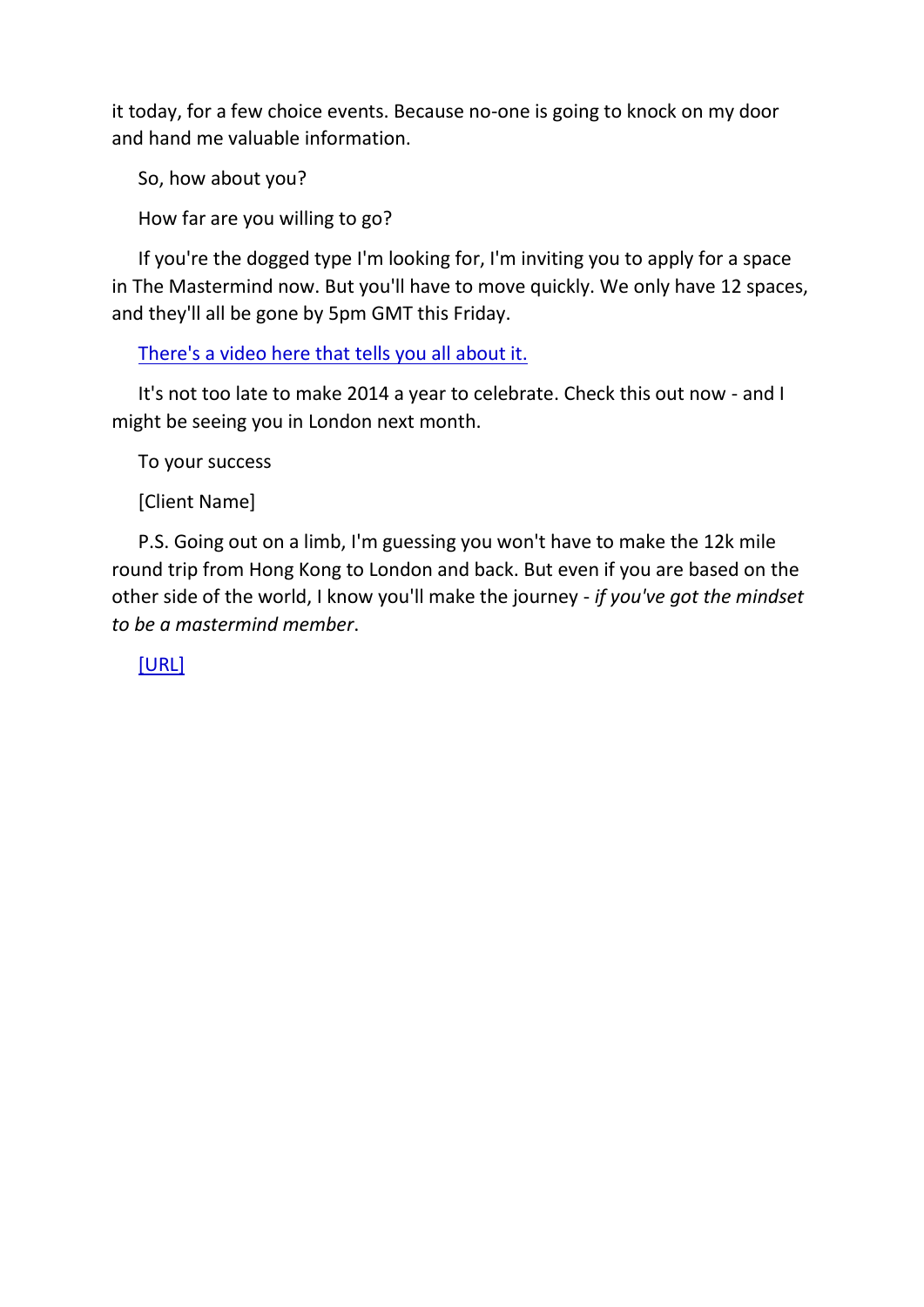### **SAMPLE 4: ACTING COURSE**

#### AUDIENCE: aspiring actors looking to kickstart their careers

#### **Subject: Misunderstanding The Method**

Dear [First Name]

Drama School luvvies don't like The Method.

John Gielgud was a case in point.

Years ago, in a rehearsal, a director asked him to demonstrate his deepest fear. Unimpressed and itching to get back to the script, Gielgud ran around the room yelling "We open in two weeks!"

It was a typical response to The Method, back in the day.

It was feared. Mocked. Misunderstood.

This is what Gielgud missed:

The director was trying to help him find an emotional state  $-$  an anchoring point that he could have used, to focus on a real fear…and project it to the audience.

His performance could have been gritty and authentic.

And consistent. Because he could have used it every night on stage.

But instead, he stuck to what he knew.

And while he was among the better actors from the old school, he was still faking it…instead of feeling it.

Now, I'd like to tell you that's all in the past. But today, there's still a divide.

In the big wide acting world, The Method is the norm. Since 2000, 80% of Best Actor Oscars have gone to Method Actors.

And top directors have come to expect it now.

They want actors who can place themselves in a character's mind. Actors who feel and impart emotion…not actors who imitate life.

But, in the small elitist corner of the acting world, The Method is still mistrusted.

Our drama schools barely touch it.

They're still teaching actors to flounce around the stage in huge Elizabethan trousers. Roaring and overacting like Mini Oliviers.

Using an outdated technique, that amounts to plain 'pretending'.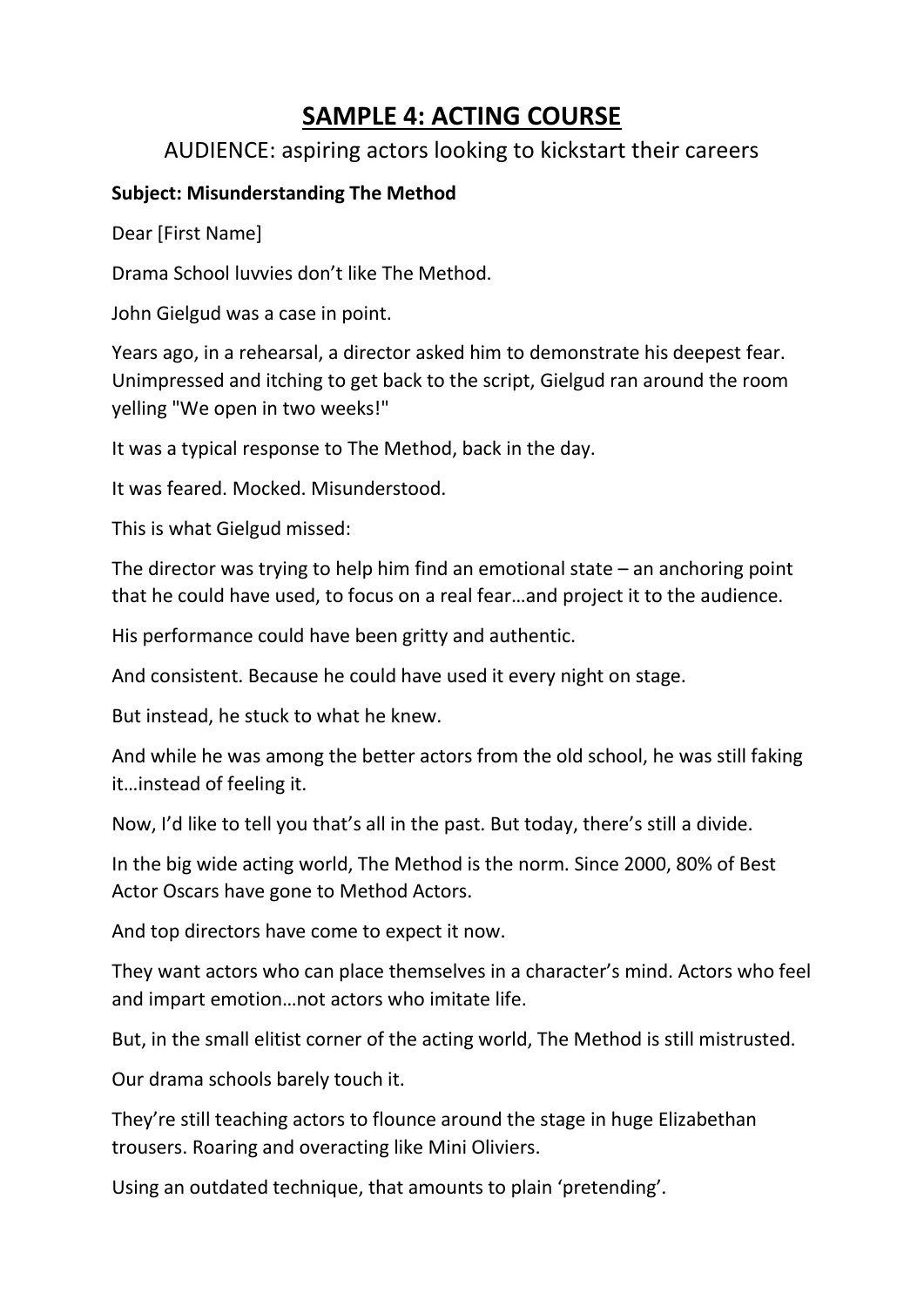Because in their world, The Method is a step across to The Dark Side!

(I can only guess that they've never seen The Oscars…)

So – you have to decide: what kind of actor do you want to be?

The old school clone who's only equipped to perform the classics – while swanning around London, brandishing a cane?

Or the gritty, real actor who's trained for stage and screen work…and flits between home and Hollywood?

Up to you, I guess.

But if you 'get' the idea of acting with emotion…

…And you're bored to death by OTT thespians…

You're right for The Method.

Find out more here:

#### [URL]

…and apply to audition for my [PRODUCT NAME]

[Client Name]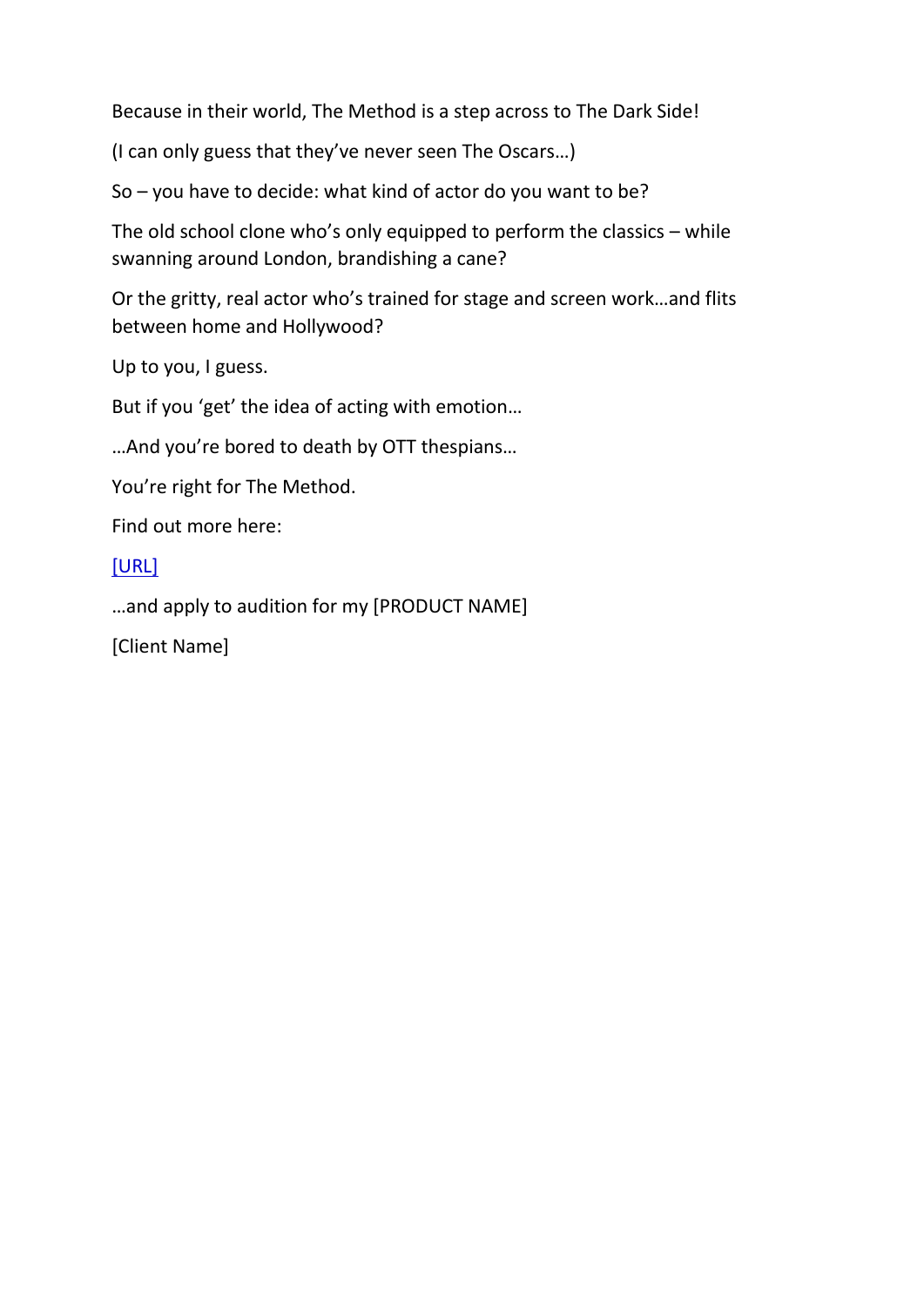### **SAMPLE 5: ACTING COURSE**

#### AUDIENCE: aspiring actors looking to kickstart their careers

#### **Subject: Your emergency bucket list**

Dear [First Name]

Have you seen that episode of *The Simpsons*, where Homer eats a poisonous fish?

He's told he's only got 24 hours to live. So he makes an emergency bucket list, and realises all the things he hasn't done yet.

And here's the thing.

He goes into a blind panic. There's not enough time to fit it all in! So he starts crossing things off the list – reconciled to the fact he'll never have the chance.

For a cartoon that's usually laugh-a-minute, it's actually quite poignant.

*But, for me the saddest part is what happens next.*

**He wakes up the next day and realises he's okay. It's a new dawn, and he makes a vow: from now, he'll life live to the full.** 

#### **Cut to him the next day, eating potato chips and watching drivel on TV.**

That 24 minute story is all of human life in a nutshell. We put things off till it's too late, always thinking there'll be another chance.

When time runs out, we switch to regret mode.

But hand us a last minute reprieve, and we'll squander it. Go back to old habits!

Now, you might think this doesn't apply to you. Think again.

Our time on earth is short – but it's long enough to fit in all the things we want to do. If (only if) we clear out all the clutter and distractions.

Stop putting things off. Stop wasting the time you've got.

Grab the mantle now, and do what it takes to live the life you want.

If that life is an acting career, you know what to do.

Get the skills you need, and JFDI. You've got time to master Method Acting, and the business of acting too. Nothing stopping you.

My [PRODUCT NAME] gives you the whole thing: [URL]

Look - chances are, Homer's poison fish ain't gonna get you!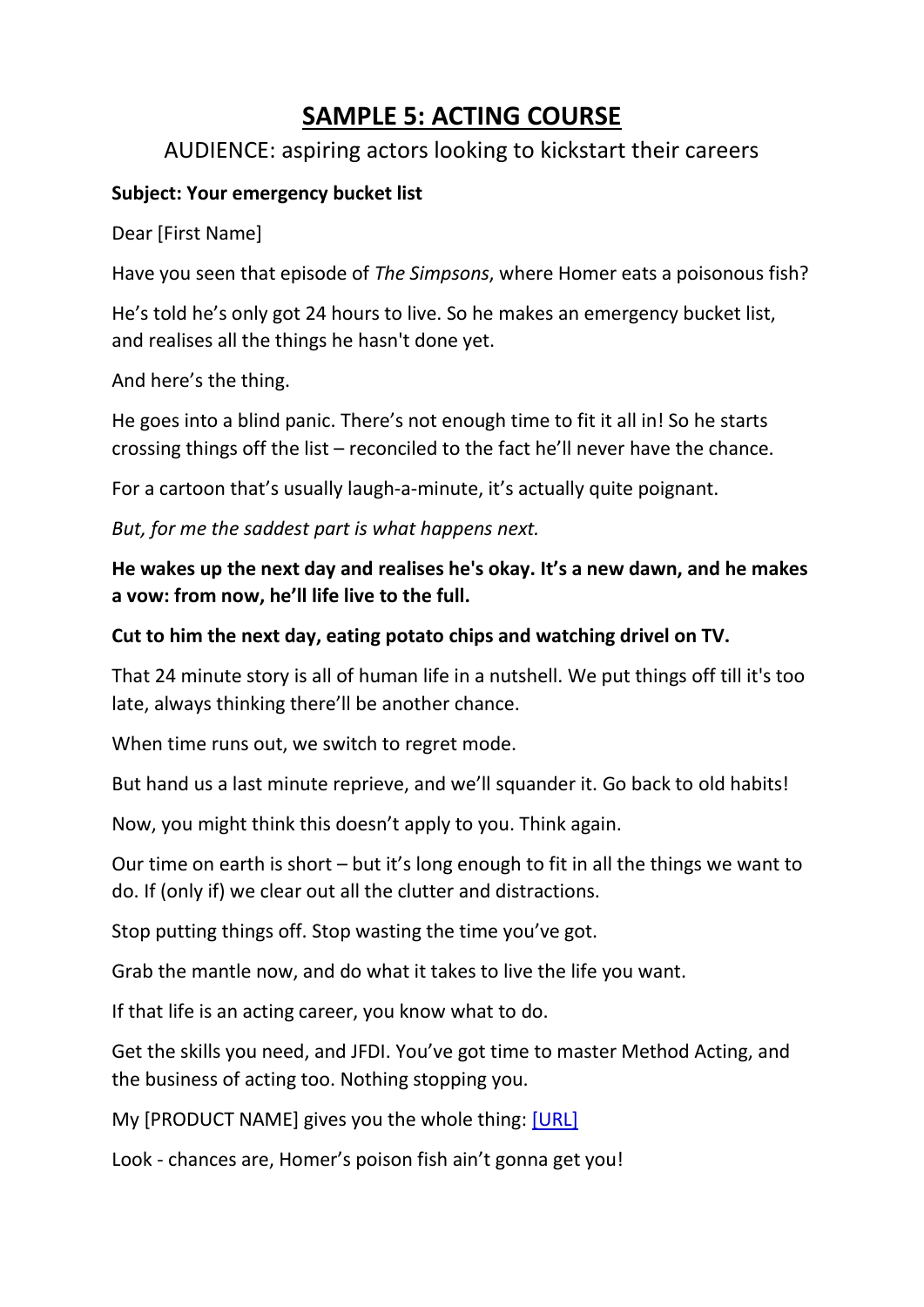But something will, one day.

And we don't know what's round the corner. So better live the life now.

[Client Name]

P.S. If you were in Homer's shoes, what would be top of your emergency bucket list? If 'acting' is up there, don't hang about: [URL]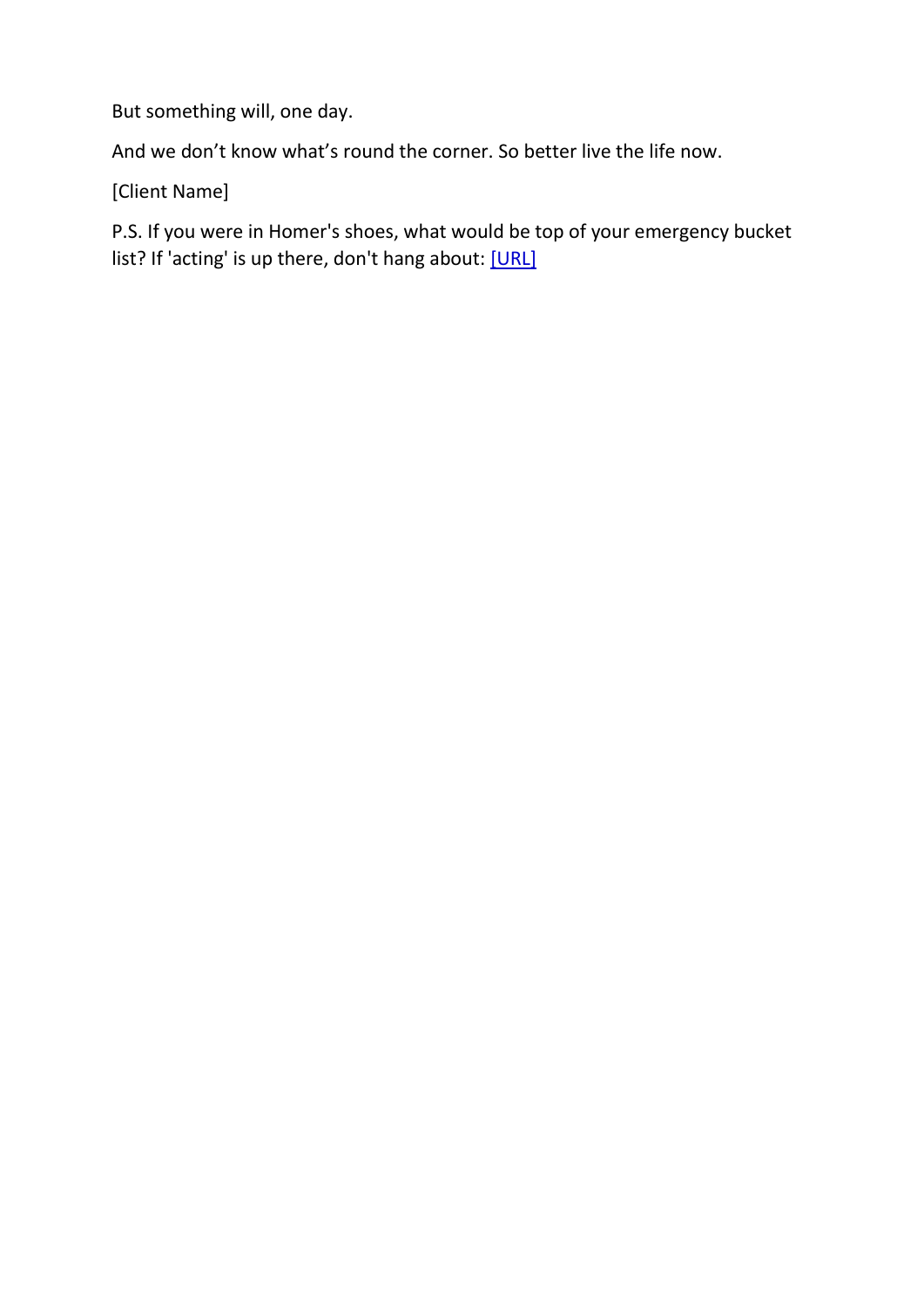### **SAMPLE 6: ACTING COURSE**

#### AUDIENCE: aspiring actors looking to kickstart their careers

#### **Subject: Don't Dick Van Dyke It!**

Dear [First Name]

In his day, Dick Van Dyke was a skilled performer.

Maybe not my cup of tea. But he had hit TV shows, movie deals…

He was a big, big star.

But now?

His name is just a byword for a rubbish cockney accent!

You must have noticed this?

Like, if anyone on *Eastenders* messes up the dialect – someone watching with you is going to jump in and shout "Dick Van Dyke!"

Followed by "Ma-a-ry Poppins".

Right?

Poor old Dickie.

But hey - he brought it on himself.

I don't know if he ticked "Authentic Cockney Accent" on his CV…or if Disney just assumed he'd be a natural…but one way or another, things got out of hand.

And now, he's the butt of a joke.

All for one mistake.

*"Ma-a-ry Poppins".*

Take this as a warning.

See, every actor likes to stretch the truth on their CV. They shouldn't. But they do.

And confession: I've done it myself.

Like Dick, I once claimed I could pull off a cockney lilt. But when I auditioned for ITV's *The Bill*, I was left embarrassed.

Staring at the floor, wishing the ground would swallow me up.

Because, my cockney was plain awful.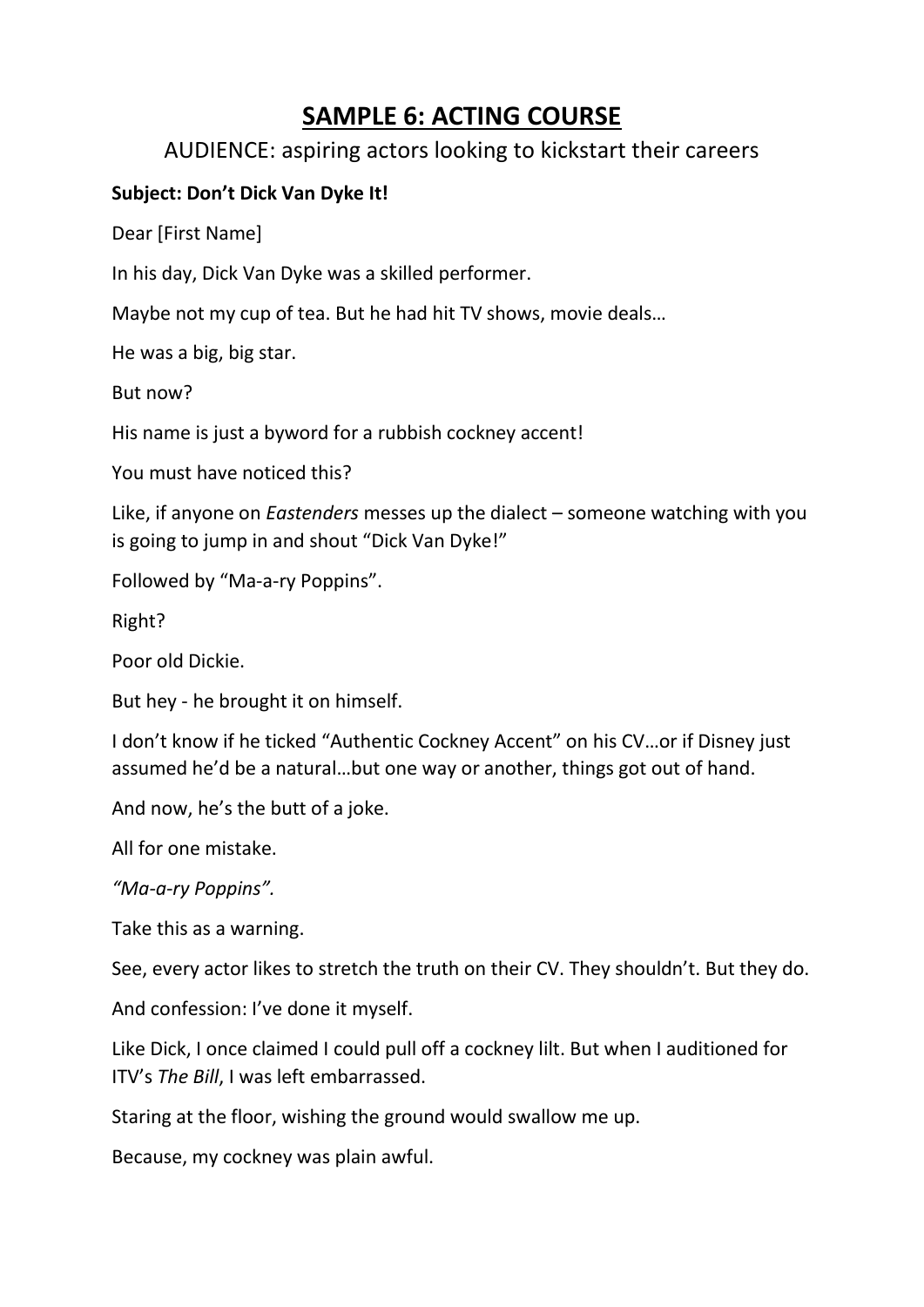And it shouldn't have been listed.

Bottom line: when you hand your CV to a casting director, they'll take a very dim view if you tick skills that you don't have.

They'll rumble you.

Then they'll think your whole CV is a lie.

They won't trust you.

And you'll have burnt your bridges with some influential people.

So - instead of making up skills, here's a better plan:

Get the skills you need. For real.

Become such an accomplished actor…that you don't need to claim you can, I don't know…juggle pigs or ride a unicycle, or whatever.

Train with me and my coaching team, on [PRODUCT NAME], and in a year, you'll be ready to get out there and work: [URL]

Next auditions are on [AUDITION DATE]. Apply by [APPLICATION DATE].

Best do it now. Cor blimey Ma-a-ry Poppins, and no mistake.

[Client Name]

P.S. One actor I know claims he can ride a horse!

And no - he can't ride a horse.

So one day, he's going to get cast as a cowboy or something…

…And he'll get on set…and get dragged off, hanging onto the saddle.

When it happens, he'll look even dafter than me and Dick.

Cor blimey!

Don't be one of those actors.

Get some real skills from the start: [URL]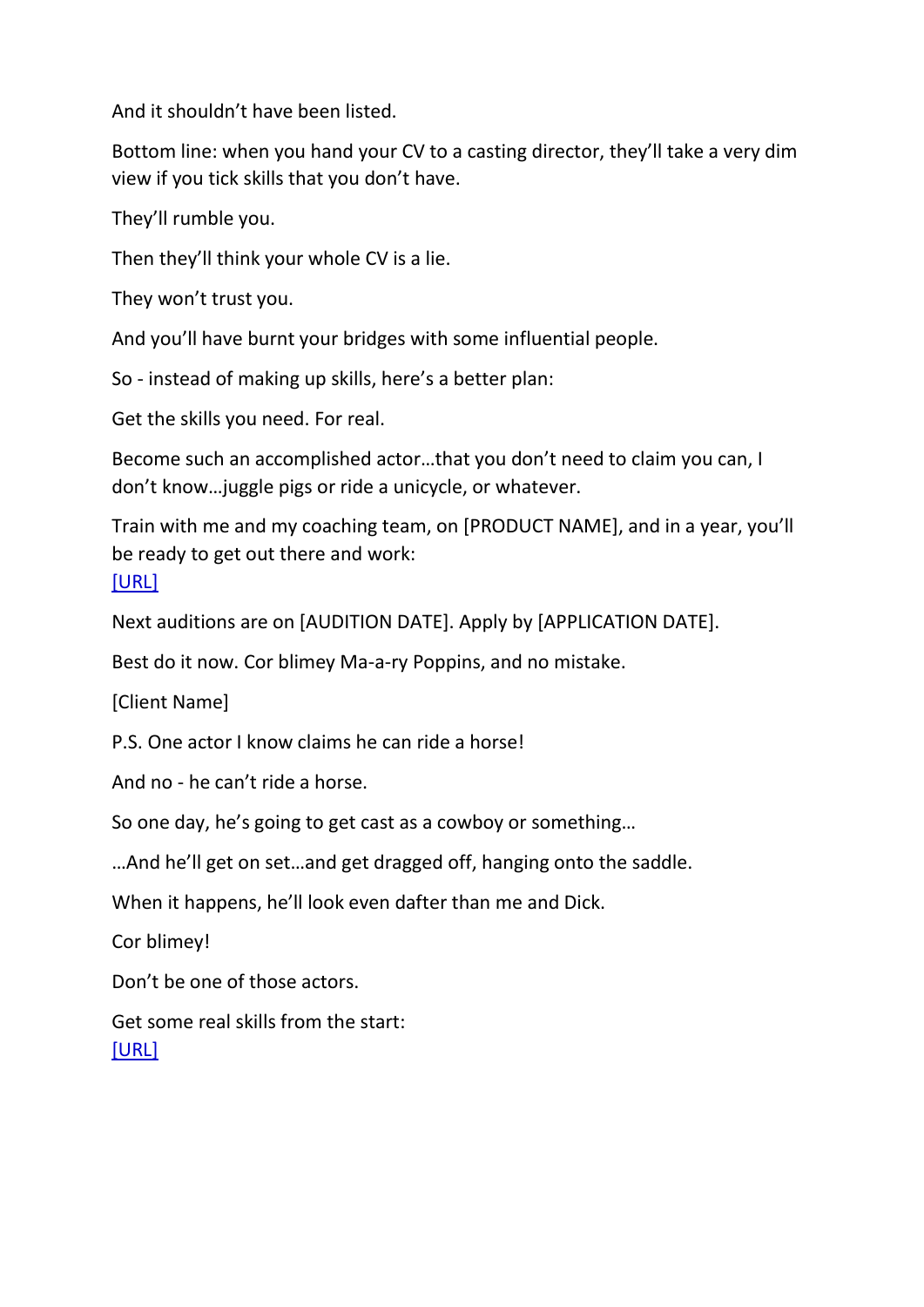### **SAMPLE 7: DONE-FOR-YOU MARKETING**

AUDIENCE: SMEs who need more qualified leads

#### **SUBJECT: Nowhere to run or hide…**

Hi [First Name]

Have you seen the movie 'Braveheart'?

Or any other film that shows a medieval battle?

If so, you've seen a strategy that every marketer needs.

I'm talking about a technique used at the start of every scuffle. Before a single sword was raised, archers would group together and fire off a sea of arrows – instantly reducing the opposition's ranks.

What's that got to do with marketing?

Well, this. Commanders knew they could fire off single arrows here and there, and they'd strike a few people down. But if everyone fired at once, in one single direction, the enemy was helpless: nowhere to run, nowhere to hide - because wherever they moved, another arrow was heading their way.

An unsavoury thought, perhaps!

But when it comes to marketing your business, you need to follow this 'Bombardment' Principle: instead of taking single unconnected shots, you need to fire out relentlessly…until your prospects can't avoid you.

This is vital. All too often, I meet business owners who do their own marketing and tell me they're not getting the results they want.

…They've sent out an email – nothing.

…They've updated Facebook – same.

…They tried Remarketing once – and again, nothing happened.

No surprises there. Because these are the random, unconnected shots: one-off tactics that might strike the odd blow, but will never bring in devastating numbers.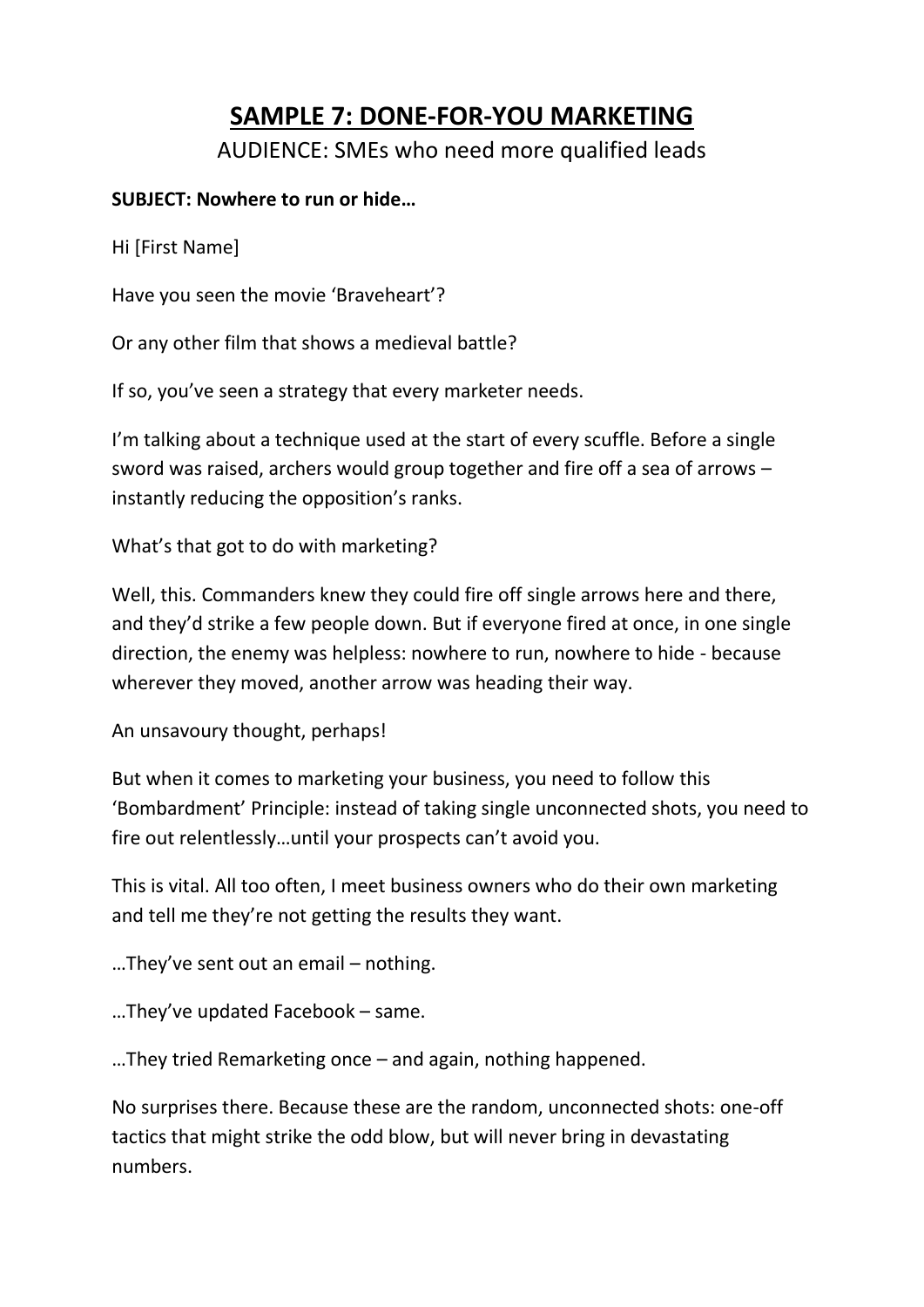So my answer, every time: create a joined-up, never-ending campaign that catches your audience day after day, everywhere they turn.

[PRODUCT NAME] is built on this principle.

It's not a pick 'n' mix system: it's a balanced multi-media approach, using landing pages, free reports, video, email, Facebook and more…all bombarding the prospect so there's literally no escape, online or off.

Does that mean annoying your audience? No. It means earning their trust by constantly adding value. That way, they'll come to see you as a helpful ally - not a sales pest with one foot forever wedged in their front door.

Can you imagine that…?

While your competitors are popping up every now and again with a hard-sell, you're quietly but consistently building a solid reputation inside the customer's head.

If that's the effect you want to achieve…but you've struggled to make it happen…then we should talk.

Here's the deal:

I want to invite you along for a complimentary one-to-one Business Growth Session. You'll meet with one of my digital experts and spend 90 minutes looking at your business, your challenges, your goals…and how [PRODUCT NAME] will start a transformation.

This session is free, but it's not for everyone. It's only for business owners who are already turning a profit and want to take the next step.

[CALL TO ACTION]

Line busy? That means we're getting bombarded! Click here to request a call back.

Regards,

[Client Name]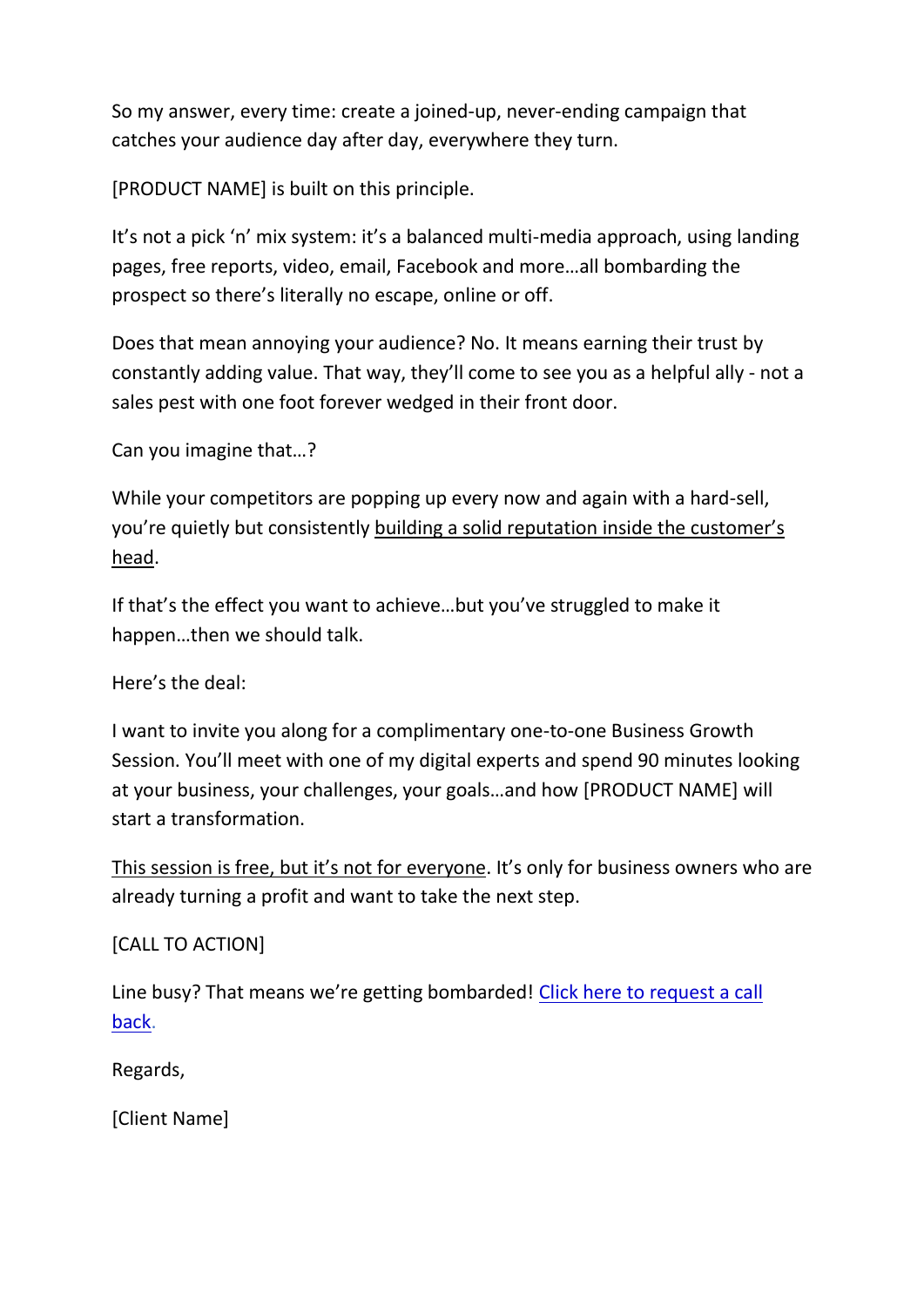P.S. We have less than 100 sessions available this month, and this email will reach over 100,000 business owners. [REPEAT CALL TO ACTION]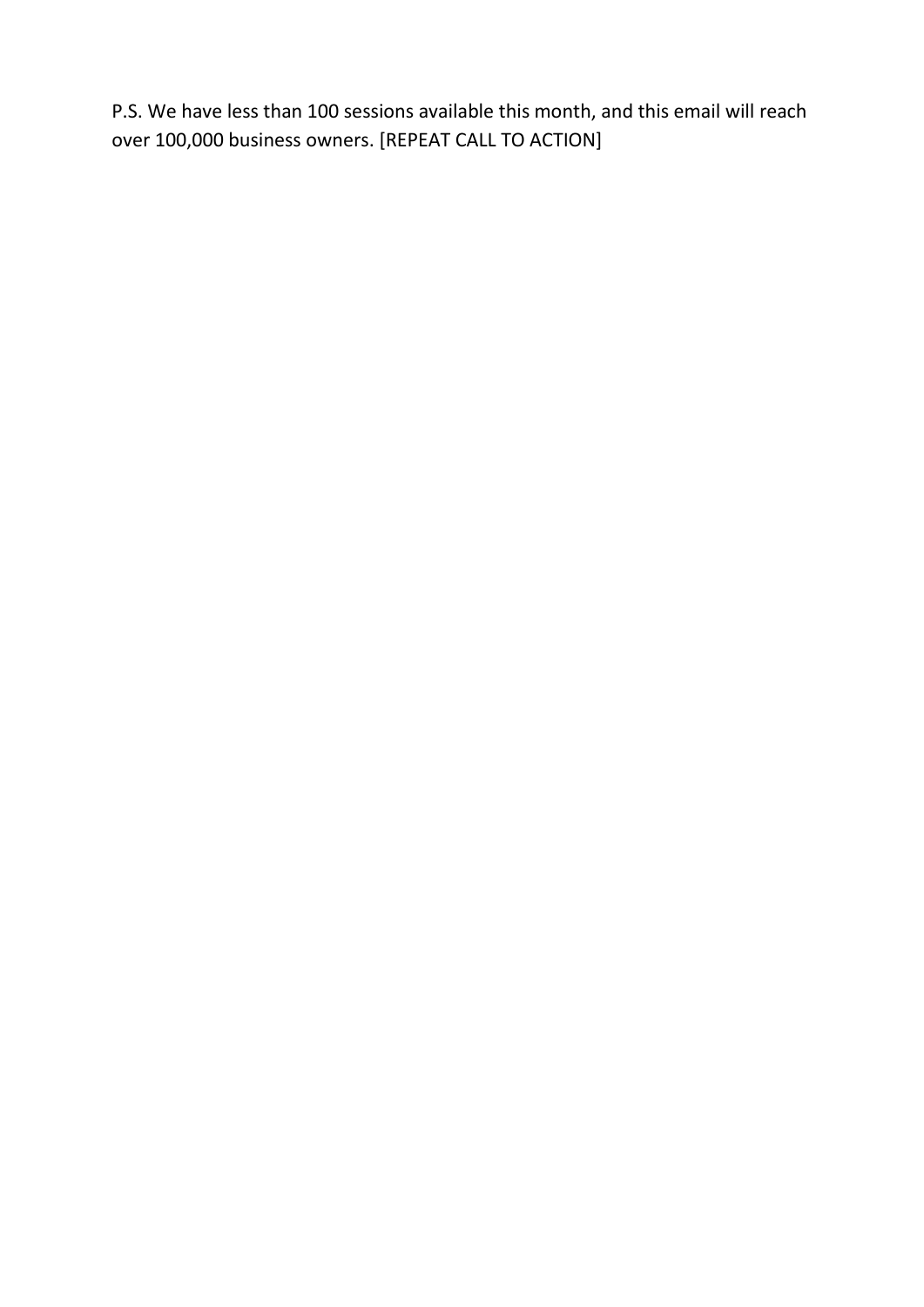### **SAMPLE 8: DONE-FOR-YOU MARKETING**

AUDIENCE: SMEs who need more qualified leads

#### **SUBJECT: Beware The DIY Mousetrap**

Hi [First Name]

Since it's Friday, here's a fun little story for you to start the weekend…

Farmer Jack walked into his barn where he was storing grain from the harvest and realised that mice had bitten into his sacks.

Hundreds of mice, it seemed. They'd been feeding on the grain, and now his stock was depleting – fast.

*He had to do something about it.* 

So for 3 days and nights, he worked round the clock. Hammering, sawing, welding…building a giant DIY Mousetrap.

#### And wow, you should have seen it!

A lump of cheese. A tripwire. A set of weights and pulleys, releasing a cage that he'd suspended from the roof. Plus, when the cage fell, it sent a steel ball along a chute, punching a button that set off an alarm.

He set the trap, and went to bed happy.

In the next week, Jack caught a total of 3 mice. Admittedly, he had no grain left because all the other mice had dodged the trap. *But still, 3 mice…that was something.*

The next day, he filed for bankruptcy.

And just as he was signing the final document, writing off his business, he had a call from Giles - a neighbouring farmer.

Giles, it turned out, had also been overrun with mice.

"What did you do about it?" asked Jack.

And Giles told him:

"I bought a cat".

As Jack reached for his shotgun and opened his mouth, he realised the moral of the story:

**You don't have to be an expert…you just have to hire one!**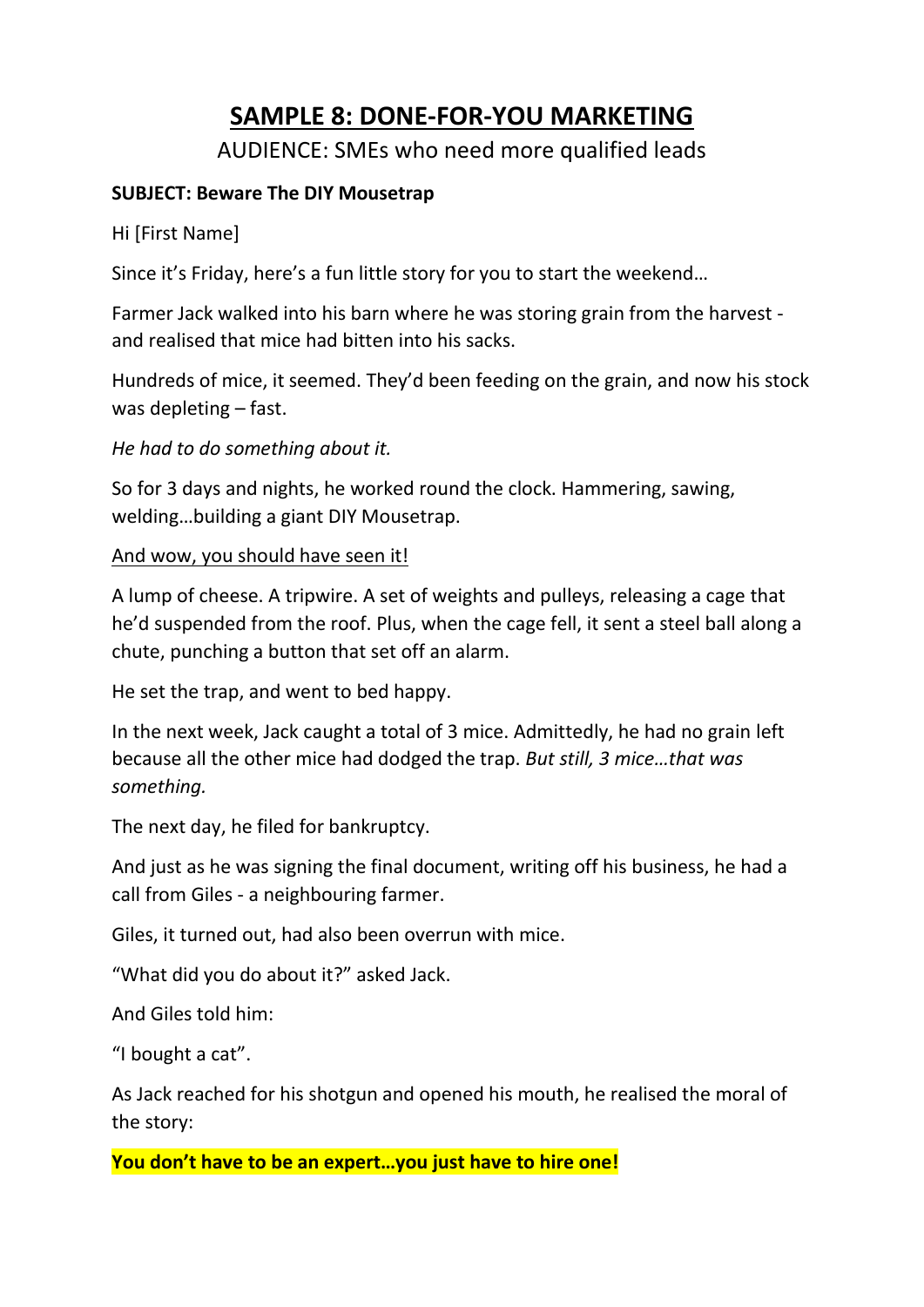I know, as metaphors go, that one is subtle as a brick. But it makes an important point.

You see, thousands of business owners make this mistake with their marketing. Instead of going straight to someone who can solve their problems, they toy with impractical solutions and celebrate tiny victories.

And all the while, their business is disappearing. Day by day, before their eyes.

#### Please don't make this mistake.

You don't need to cobble together a makeshift solution. You need an expert partner who can do the work for you.

*You need my marketing crew.*

Like Farmer Giles' cat, our job is to swoop in and take the problem away! And we'll do that through our award-winning package [PRODUCT NAME].

There's nothing makeshift here.

It's a carefully designed 10-point strategy that we'll use to sniff out your ideal customers, hunt them down and capture their contact details. Then we'll follow up to earn their trust – so when they're ready to buy, you're their go-to supplier.

While you're doing that, your competitors – just like Farmer Jack - will be messing about with DIY systems. Handing you the advantage.

#### **If you'd rather be a Giles than a Jack, let me tell you more…**

I want to show you how our system will adapt to meet the challenges in your business. So I'm making you an offer:

Come along to our offices and meet with one of my senior consultants. In a 90 minute Marketing Strategy Session, they'll ask about your business, your marketing and your customers…then show you a full strategy that will take you to your goals.

A strategy that uses the essentials of digital marketing, like video, landing pages, free reports, email and Facebook…plus other marketing methods to suit your situation.

There's a video here that tells you all about it.

#### **Take a look, then book your session right there on the page. Or [CALL TO ACTION]**

Regards,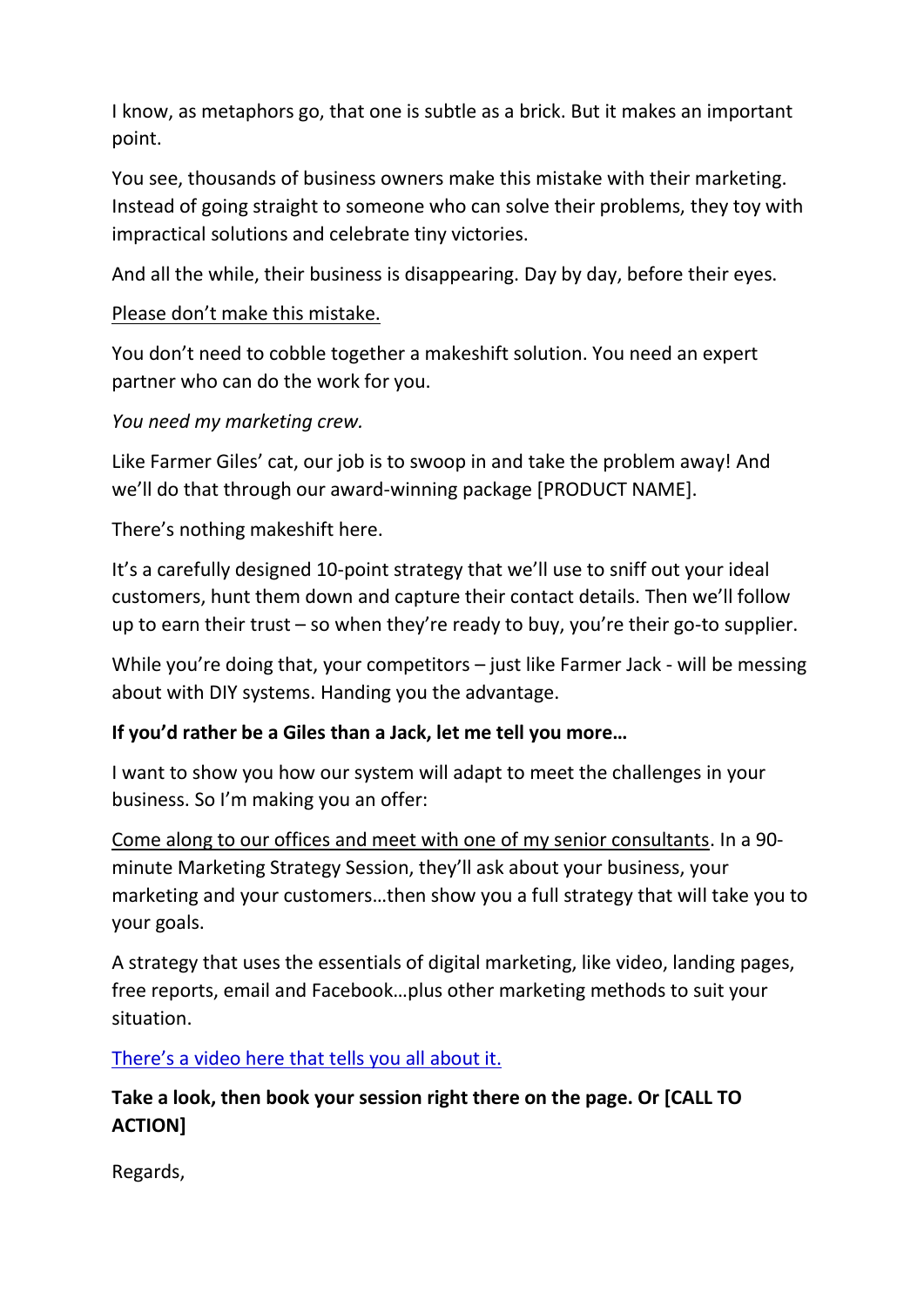[Client Name]

P.S. It's a no obligation meeting. If you like our strategy, we can create the system for you – or you can take our ideas and hire someone else.

Either way, it means you don't have to waste time building your own mousetrap!

Get the details here.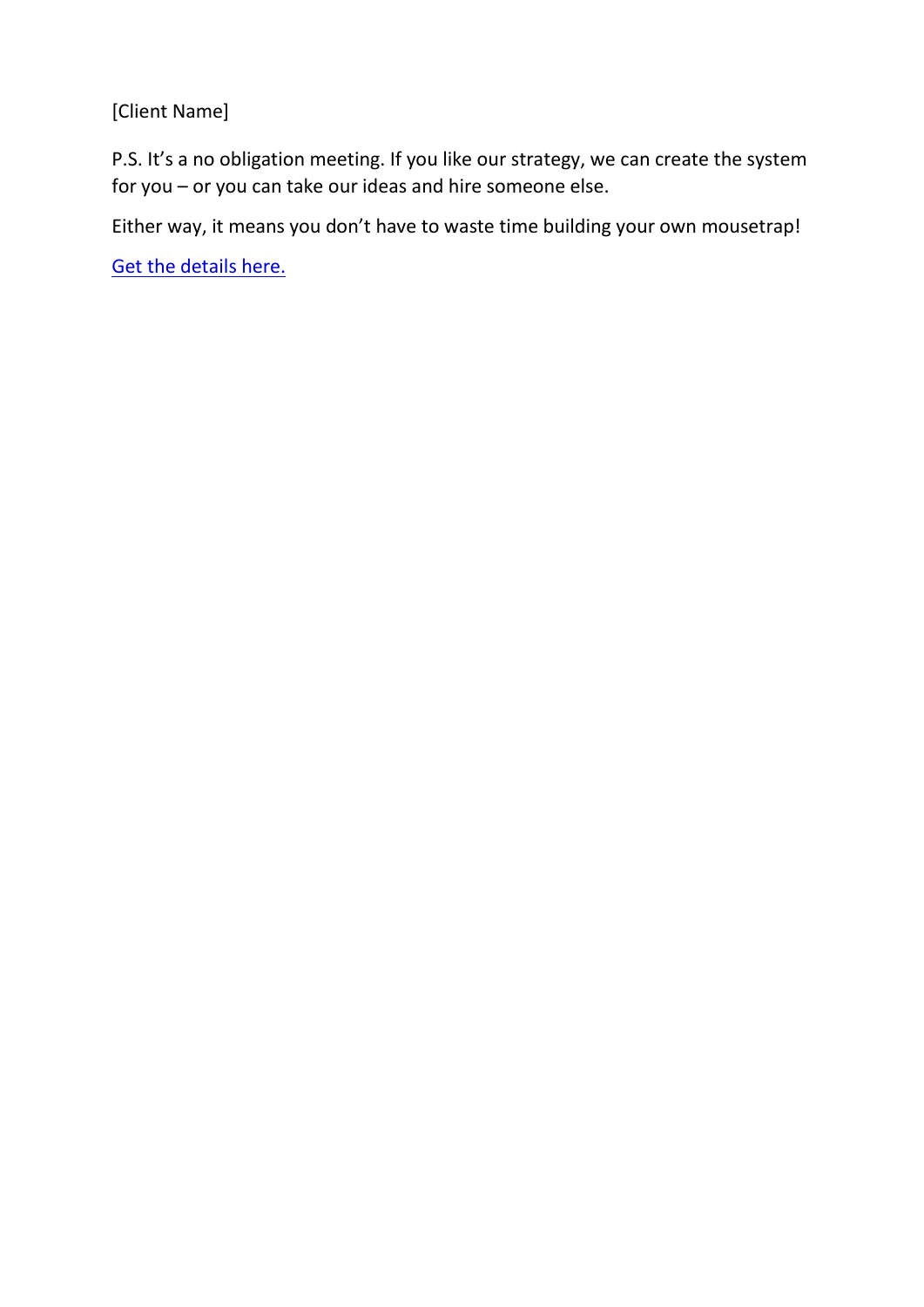### **SAMPLE 9: WILL WRITERS**

#### AUDIENCE: wealthy ex-pats living in the UAE

#### **SUBJECT: Average Wills only suit average people**

Dear [Mr/s Sample]

I've written to you a few times now about your Will, and as I haven't heard from you I guess you've got something in place already.

And that's fine. If your Will has been tailor-made to fit your circumstances here in the UAE, please ignore this email and carry on enjoying life.

But if you haven't made a Will...or your Will was made before you moved here...or worse, you made it online using template software...then –

*Please, don't hit the delete button before you read the next paragraph:*

**Life out here is complicated. Thousands of ex-pats die here every year, and the ones who haven't left a** *suitable* **Will are leaving their families to deal with a tangled legal web. Simply because their estates are pulled between two legal systems.**

The important word there is *suitable*.

You see, an ordinary, average Will is only suitable is you live an ordinary, average life! That means very few assets - all in one place - and just one or two beneficiaries.

#### **But you're out here in the UAE - so no-one could call you "average".**

Chances are, you've got assets back in the UK and others with you here. Cars, property, financial policies...anything that adds to your estate...can become a legal minefield if you've left an average Will.

Or, no Will at all.

I can't explain all the risks and solutions in a single email, so I've put together a page of information that tells you exactly what's at stake - and how my company, [COMPANY], can help you turn things around:

#### [URL]

If you knew your future already, I'm sure you'd be making detailed plans. But sadly, no-one knows what's just around the corner - so your plans have to cover all eventualities.

An average Will can't do that. But [COMPANY] can – as you'll see here: [URL]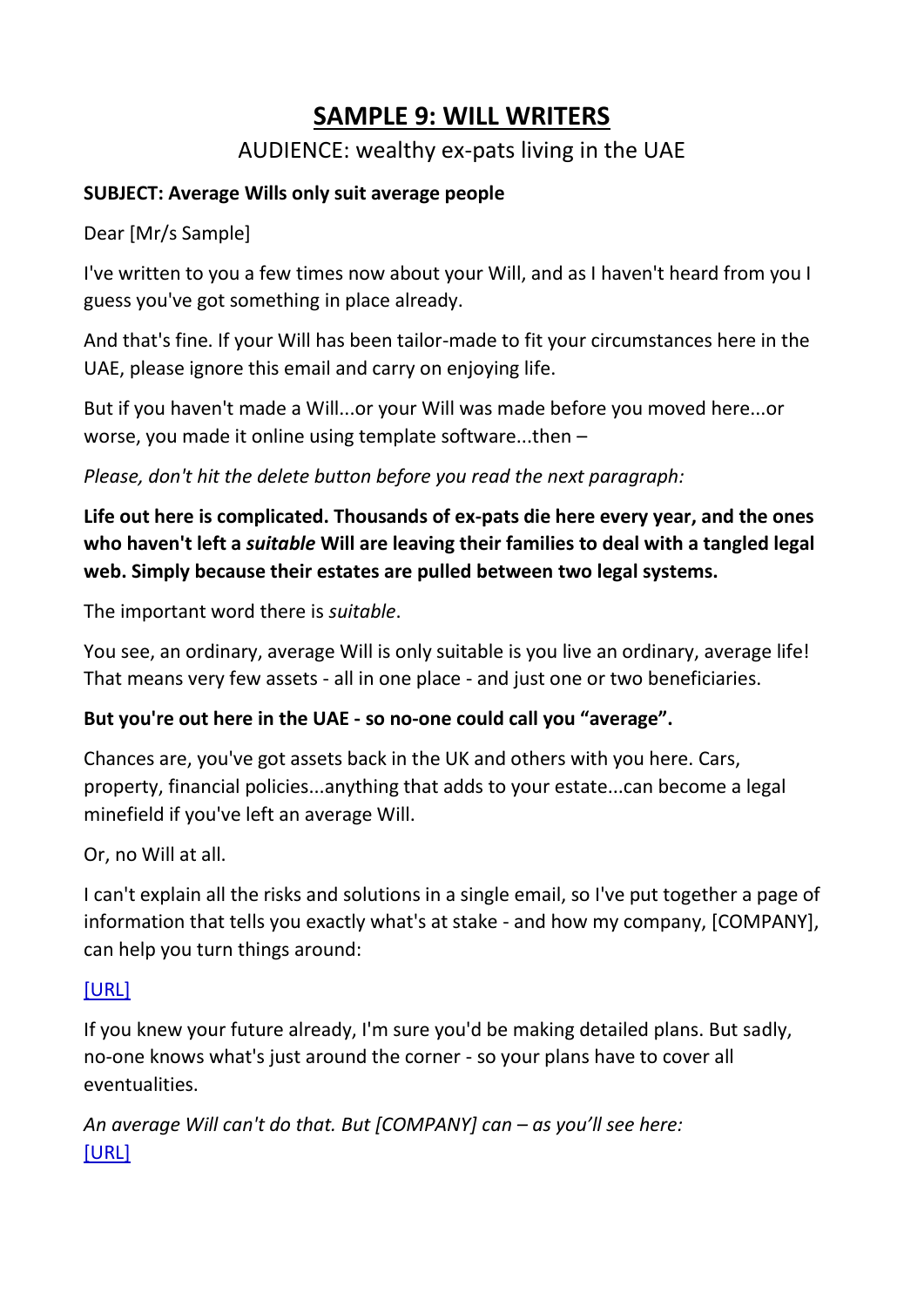Wishing you every success and happiness here in the UAE.

[Client Name] CEO, [COMPANY]

P.S. If you decide this month that we're the right people to protect your estate, we'll take 10% off our professional fees. It's all detailed here: [URL]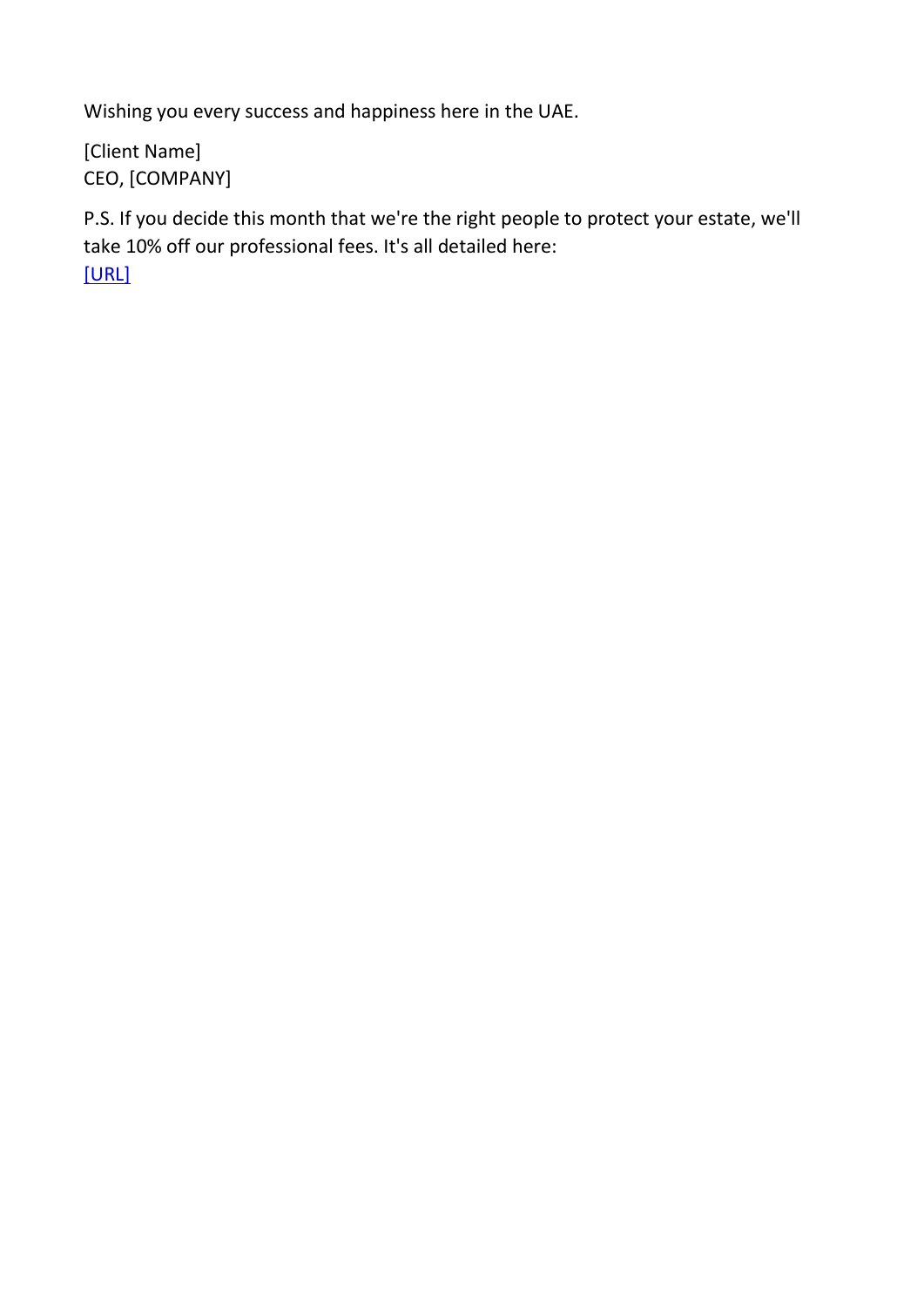### **SAMPLE 10: EDUCATION CONSULTANTS**

AUDIENCE: ex-pat parents in UAE on 'A' Level results day

#### **SUBJECT: 'A' Levels...how did it go?**

#### **Are you a parent with a child in a British Curriculum School, who's just sat 'A' Level exams? If so, please read this important, time-sensitive, message**

Dear [Title] [Surname]

This morning, your child will hear news that affects the rest of his or her life. Hopefully, that news is everything you want it to be. But if it's not, I just want to assure you, things are far from over.

Let me explain. My name is [Name], and if you recall, I emailed you on Sunday with some words of advice on the build-up to results day. As I mentioned then, I run the Dubai office for [Company] - the leading experts in British independent education.

Among other things, it's my job to help students in the UAE to secure a suitable place at a British university.

Today, I'd like to help your son or daughter to get things back on track - and as you'll see from this web page I've posted, my time needn't cost you a penny:

#### [URL]

You see, [Company] is a global name, with a 141 year history. But in Dubai, we're a new face. So by way of introduction, I've reserved 20 places in my schedule for students who could use some friendly help and advice.

In a free 30 minute consultation, we'll get to grips with any issue that feels like a sticking point. That could mean a short and sharp review of career or study goals...an objective look at aptitude and career pathways...advice on opportunities to work and study abroad...or just some guidance through the maze of the UK clearing system.

Clearing - I have to tell you - gives many people migraines.

It's an ordeal for students and families based in the UK...so for anyone in our part of the world, it presents a major challenge:

...How do you get to last-minute interviews when you're thousands of miles away?

...How do you choose between courses, when there's no independent advice?

...How can you choose a location that you've only seen on a map?